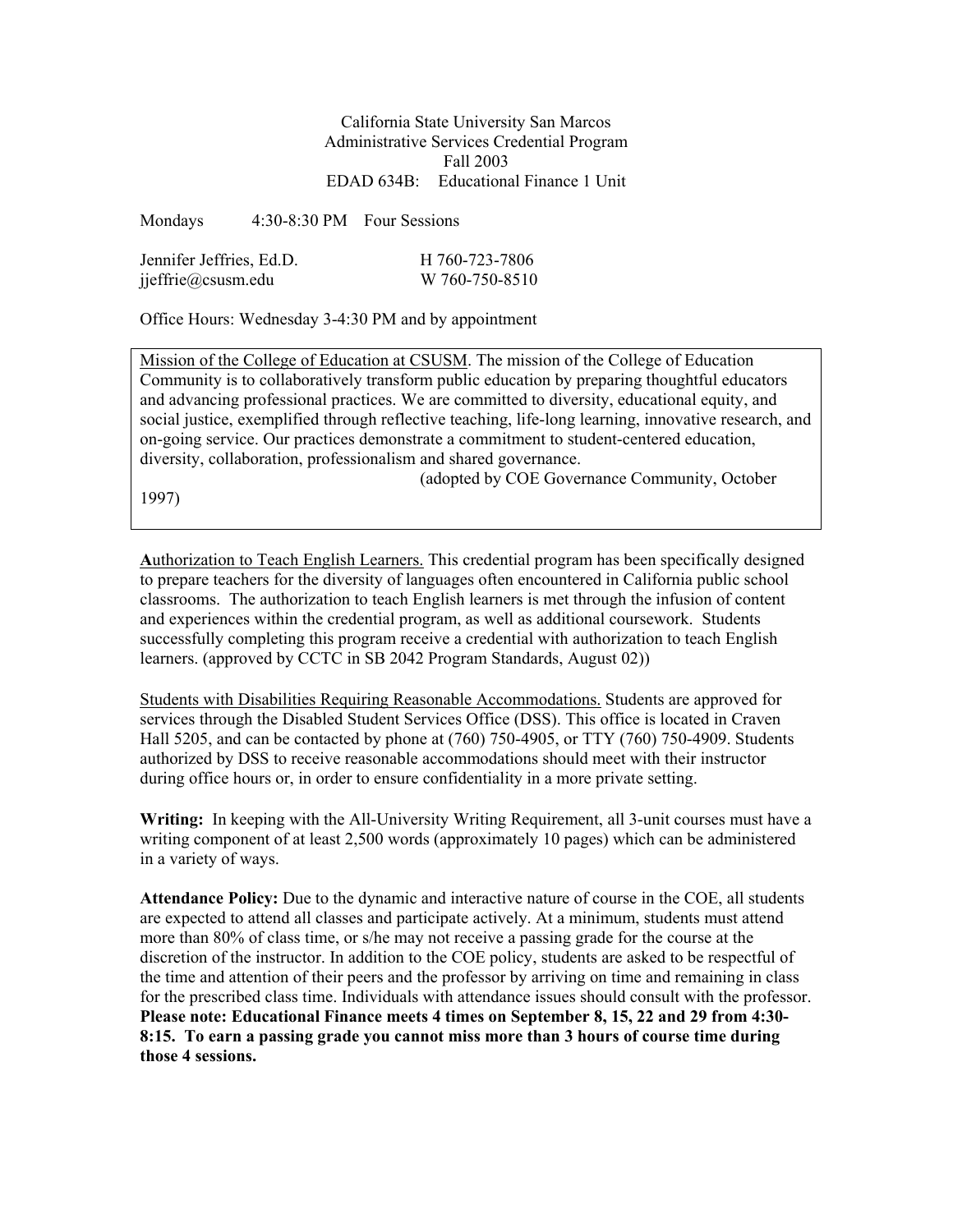**Grading Policy:** Students will be evaluated on class participation and written assignments. The final grade will be based 50% on class participation, 20% on the written assignments and 30% on in-class activities. Written assignment is to be prepared using 1 inch margins, 12 font, New Times Roman.

## **Texts and Resource Materials**

- Websites
	- School Services of California California Department of Education
- From Your District:
	- District and Site Budget
	- Collective Bargaining Agreements
	- (If you work in a non-public school setting, you need to obtain a copy of these document from a public school.)

### **Course Description**

This course is the second in a two-course sequence articulating the financial and legal aspects of entry-level school administration and leadership. Students concentrate on basic principles and practices of school finance, including budget generation and implementation at site and district levels. Critical financial issues are addressed, as is the financial decision-making process. The relationship between law and finance are discussed as major responsibilities of school administrators and educational leaders.

## **Goals**

This course will assist the candidate to:

- 1. understand the impact of state and federal governmental decisions on local school districts and school sites.
- 2. use financial mechanisms as management tools
- 3. prepare site budgets
- 4. effectively use financial resources for the benefit of the school community

### **Objectives**

Upon the completion of the course, the candidate will know and understand:

- the roles of federal, state and local agencies in the budget process
- functions of school boards and district administrations in governance and financial policy-making
- financing public schools including historical development, district and site level funding and budgeting and financial implications of personnel contracts and other obligations
- financial implications of federally and state mandated programs and policies
- uses of educational technology in issues of educational finance

## **Session 1 Federal and State Finance Fundamentals for Site Administrators**

## **September 8**

- Philosophical and Legal Aspects of School Finance
- Federal and State Budget Factors
- School Finance Terms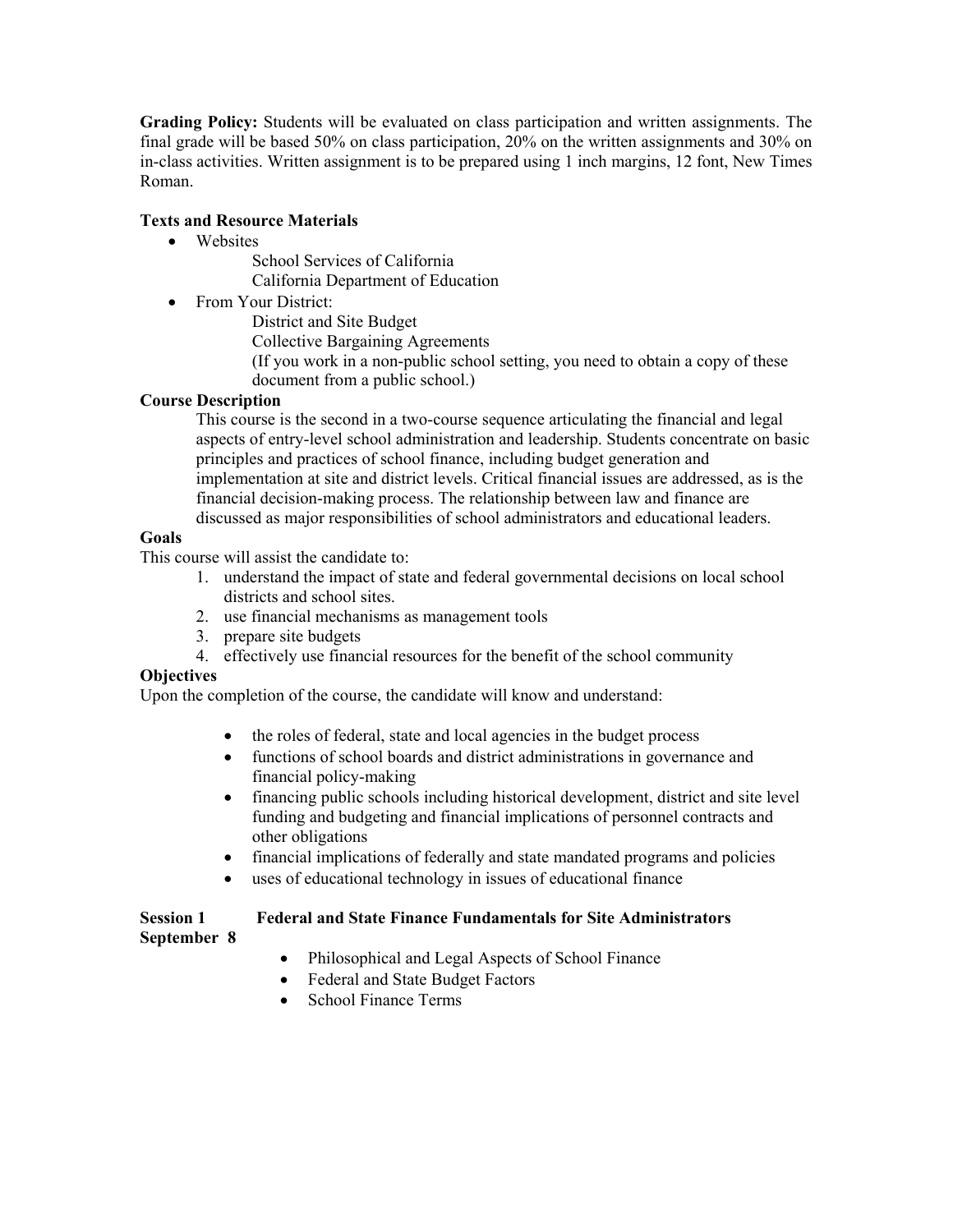| <b>Session 2</b><br>September 15 | <b>District and Site Budget Fundamentals for Sire Administrators</b>                                                                                                                                                                                                                                                                                                                                                                      |  |
|----------------------------------|-------------------------------------------------------------------------------------------------------------------------------------------------------------------------------------------------------------------------------------------------------------------------------------------------------------------------------------------------------------------------------------------------------------------------------------------|--|
|                                  | History of California School Finance<br>$\bullet$<br>Technical Aspects of District and Site Budgets or "How Do I Read This<br>$\bullet$<br>Thing?"<br>How Collective Bargaining Agreements Shape Budgets<br>٠<br>The Administrator's Role in Shaping Parent and Employee Budget<br>٠<br>Expectations<br>Frequent Administrator Budgeting Errors<br>٠                                                                                      |  |
| Assignment:                      | Read "A History of Revenue Limits - Or Why is Your Base Revenue<br>Limit Bigger Than Mine?" It can be accessed at www.sscal.com. Click<br>"Education Resources," then click "History of Revenue Limit."                                                                                                                                                                                                                                   |  |
|                                  | Bring your district and site budget.                                                                                                                                                                                                                                                                                                                                                                                                      |  |
|                                  | Bring your Classified and Certificated Collective Bargaining<br>Agreements. Be prepared to share three elements of each Collective<br>Bargaining Agreement that have budget implications.                                                                                                                                                                                                                                                 |  |
| <b>Session 3</b><br>September 22 | <b>Scarce Resources in Times of High Expectations</b>                                                                                                                                                                                                                                                                                                                                                                                     |  |
|                                  | <b>Dwindling Discretionary Dollars</b><br>٠<br>Understanding "cost versus value"<br>$\bullet$<br>Use and Misuse of Advisory Groups<br>$\bullet$<br>The Position and the Person<br>$\bullet$<br><b>Position Control</b><br>$\bullet$<br><b>Personnel Service Units</b><br>$\bullet$<br>Effective Cost Saving Tips for Districts and Sites<br>$\bullet$                                                                                     |  |
| Assignment:                      | Read "Doing More With Less Fiscal Impact Index." It can be accessed at<br>www.sscal.com. Click Education Resources, then click "Doing More<br>With Less Fiscal Impact Index." Peruse the eleven pages of cost saving<br>items. Concentrate on those marked "\$\$\$\$" and "\$\$\$." Identify at least<br>five ideas that you would like to have more information on. Bring a copy<br>of pages 1 and 2 to class.                           |  |
| <b>Session 4</b><br>September 29 | <b>Budget Building Simulation Using Spread Sheets</b>                                                                                                                                                                                                                                                                                                                                                                                     |  |
|                                  | Use of spread sheet to illustrate budget impact of<br>staffing allocations<br>Good and Bad Time Budgets<br>٠<br><b>Mission Driven Budgets</b><br>٠                                                                                                                                                                                                                                                                                        |  |
| Assignment:                      | Prepare a three to four page paper in which you discuss at three most<br>significant aspects of school finance that you learned during this course.<br>Describe what you learned and why you believe they are significant in<br>terms of preparing to be a site administrator. End your paper with a<br>paragraph in which you describe two to three budgeting principles that<br>you believe you will use when you are an administrator. |  |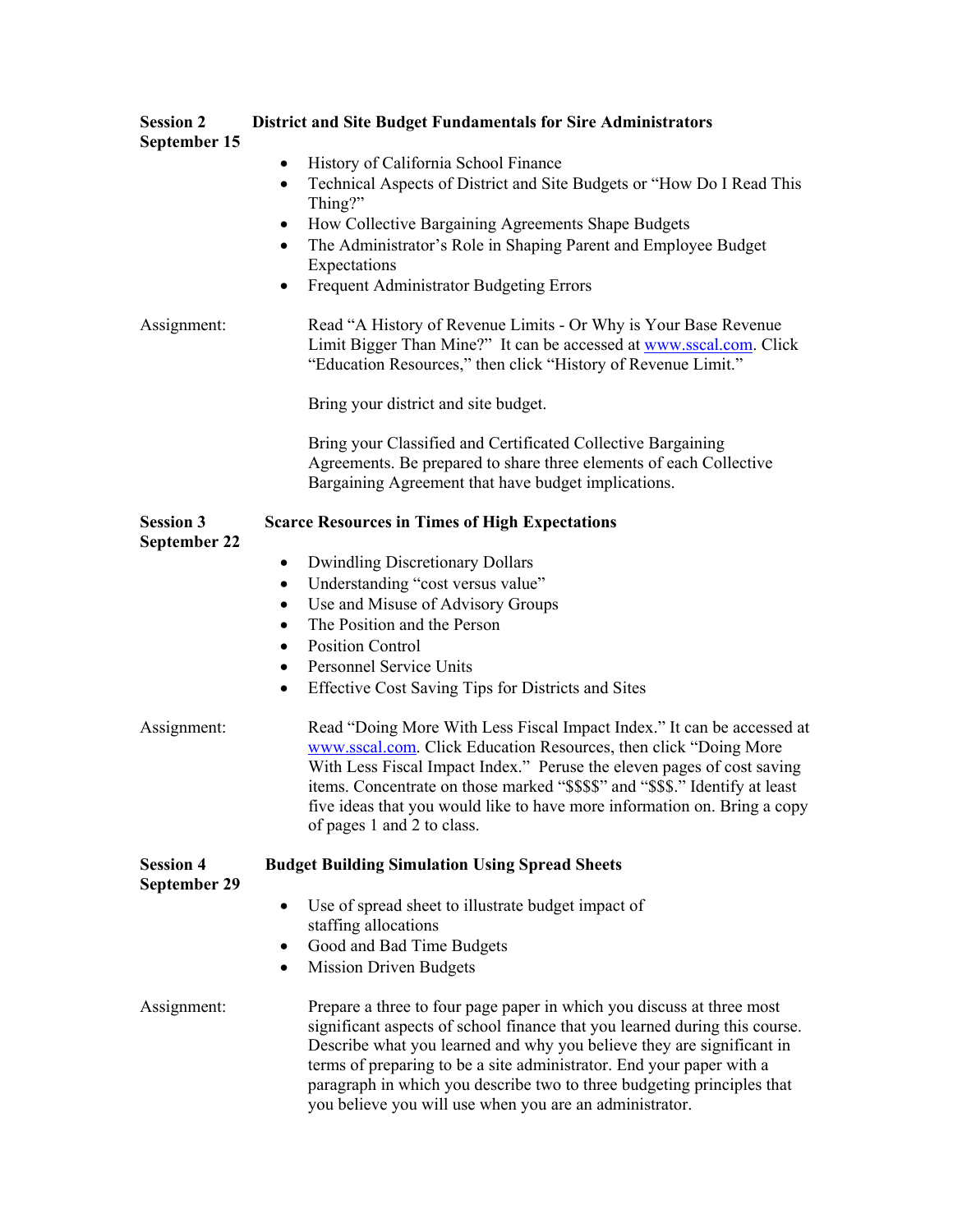### **Session 1 Federal and State Finance Fundamentals for Site Administrators**

- Philosophical, Political and Legal Aspects of School Finance
- Federal and State Budget Factors
- School Finance Terms

### Lesson Plan

Use COE Mission Statement to illustrate how finance needs to be mission driven.

In what ways is education finance a philosophical, political and legal discipline.

Division of federal, state and local authority via the power of the purse – local tax dollars for local school districts.

How local control has eroded.

Evidence of philosophical, political and legal content in district and site budget.

School Finance Terms

Federal and State Budgets

Distribute news clippings to teams of two. Read and develop questions or observations about implications or relevance to ed finance.